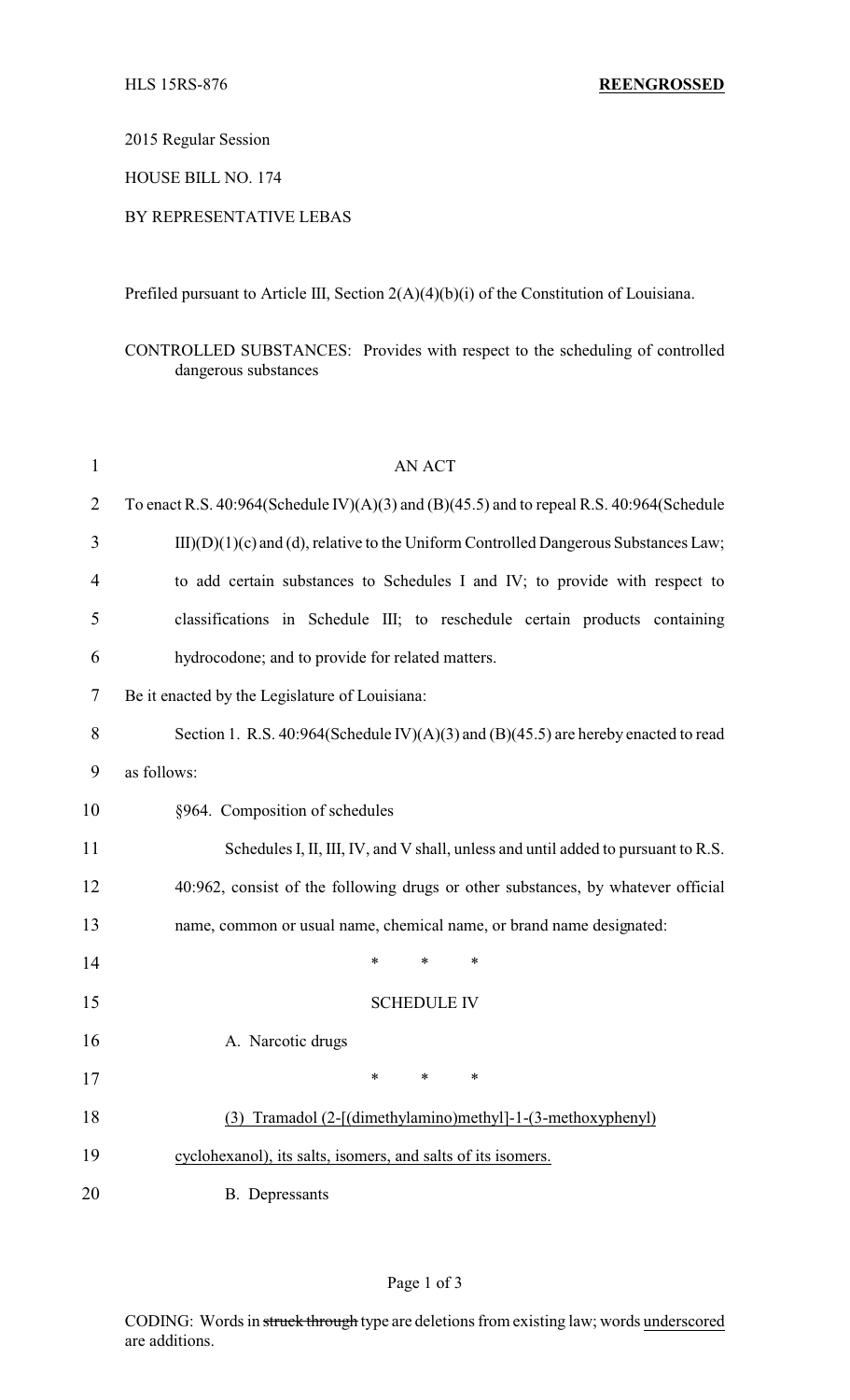| $\mathbf{1}$   | Unless specifically excepted or unless listed in another schedule, any                        |  |  |
|----------------|-----------------------------------------------------------------------------------------------|--|--|
| $\overline{2}$ | material, compound, mixture, or preparation containing any quantity of the following          |  |  |
| 3              | substances, including its salts, isomers, and salts of isomers, whenever the existence        |  |  |
| 4              | of such salts, isomers, and salts of isomers is possible within the specific chemical         |  |  |
| 5              | designation:                                                                                  |  |  |
| 6              | $\ast$<br>∗<br>$\ast$                                                                         |  |  |
| 7              | $(45.5)$ Suvorexant                                                                           |  |  |
| 8              | $\ast$<br>$\ast$<br>$\ast$                                                                    |  |  |
| 9              | Section 2. R.S. 40:964(Schedule III)(D)(1)(c) and (d) are hereby repealed in their            |  |  |
| 10             | entirety.                                                                                     |  |  |
| 11             | Section 3. This Act shall become effective upon signature by the governor or, if not          |  |  |
| 12             | signed by the governor, upon expiration of the time for bills to become law without signature |  |  |
| 13             | by the governor, as provided by Article III, Section 18 of the Constitution of Louisiana. If  |  |  |
| 14             | vetoed by the governor and subsequently approved by the legislature, this Act shall become    |  |  |
| 15             | effective on the day following such approval.                                                 |  |  |
|                |                                                                                               |  |  |

## DIGEST

The digest printed below was prepared by House Legislative Services. It constitutes no part of the legislative instrument. The keyword, one-liner, abstract, and digest do not constitute part of the law or proof or indicia of legislative intent. [R.S. 1:13(B) and 24:177(E)]

| HB 174 Reengrossed | 2015 Regular Session | LeBas |
|--------------------|----------------------|-------|
|                    |                      |       |

**Abstract:** Adds certain substances to Schedules I and IV.

Present law provides for the designation of controlled dangerous substances into Schedules I, II, III, IV, and V based upon the substances' potential for addiction and abuse.

Proposed law adds two substances to Schedule IV.

Present law provides that hydrocodone is a Schedule II drug, but is a Schedule III drug when found in combination with other substances.

Proposed law repeals the Schedule III classification for hydrocodone combination products to make La. law consistent with federal scheduling classifications.

(Adds R.S. 40:964(Schedule IV)(A)(3) and (B)(45.5); Repeals R.S. 40:964(Schedule  $III)(D)(1)(c)$  and  $(d))$ 

Effective upon signature of governor or lapse of time for gubernatorial action.